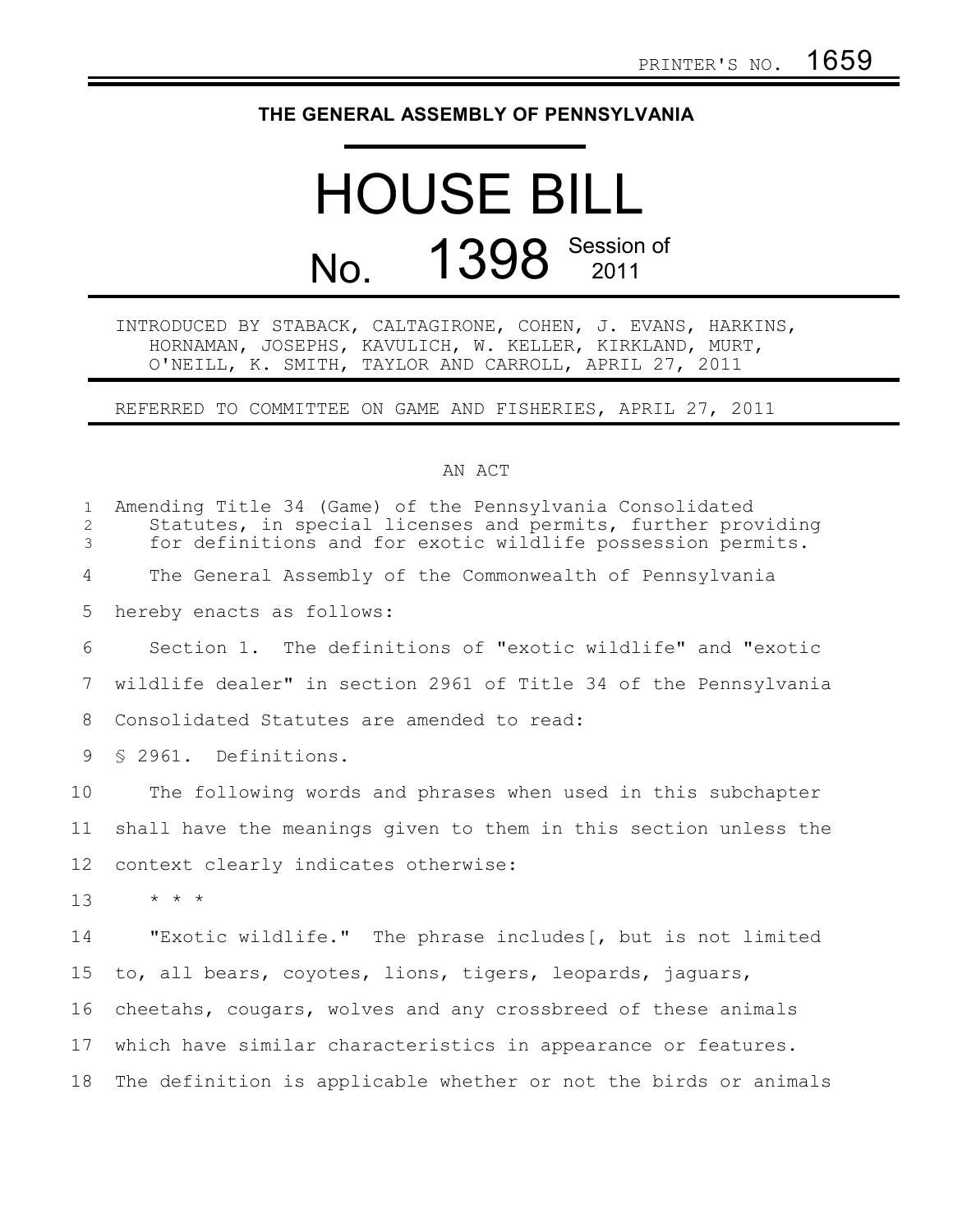| 1  | were bred or reared in captivity or imported from another state  |
|----|------------------------------------------------------------------|
| 2  | or nation.] all nonindigenous animals and the following,         |
| 3  | regardless of whether the animals are bred or reared in          |
| 4  | captivity or imported from another state or nation:              |
| 5  | (1) All members of the order Primates (nonhuman                  |
| 6  | primates).                                                       |
| 7  | All members of the family Ursidae (bears).<br>(2)                |
| 8  | (3) All members of the species:                                  |
| 9  | Canis latrans (coyotes).<br>(i)                                  |
| 10 | (ii) Canis lupus (gray wolves).                                  |
| 11 | (iii) Canis rufus (red wolves).                                  |
| 12 | (iv) Felis rufus (bobcat).                                       |
| 13 | <u>Panthera leo (lions).</u><br>$(\triangledown)$                |
| 14 | (vi) Panthera tigris (tigers).                                   |
| 15 | <u>(vii) Panthera pardus (leopards).</u>                         |
| 16 | <u>(viii) Panthera unica (snow leopards).</u>                    |
| 17 | (ix) Neofelis nebulosa (clouded leopard).                        |
| 18 | (x) Panthera onca (jaquars).                                     |
| 19 | (xi) Acinonyx jubatus (cheetahs).                                |
| 20 | (xii) Felis concolor (cougars).                                  |
| 21 | (xiii) Any crossbreed of the animals specified in                |
| 22 | this paragraph which have similar characteristics in             |
| 23 | appearance or features.                                          |
| 24 | The term shall not be construed to include any member of the     |
| 25 | class Aves (birds), any member of the families Equidae (horses,  |
| 26 | asses and zebras), Camelidae (camels, alpacas and llamas),       |
| 27 | Cervidae (deer, moose and elk), Bovidae (wild cattle and spiral- |
| 28 | horned antelopes), Muridae (rats and mice), Chinchillidae        |
| 29 | (chinchillas and viscachas), Leporidae (rabbits and hares),      |
| 30 | Erinaceidae (hedgehogs and moonrats), Petauridae (gliders and    |
|    | 20110HB1398PN1659<br>$-2 -$                                      |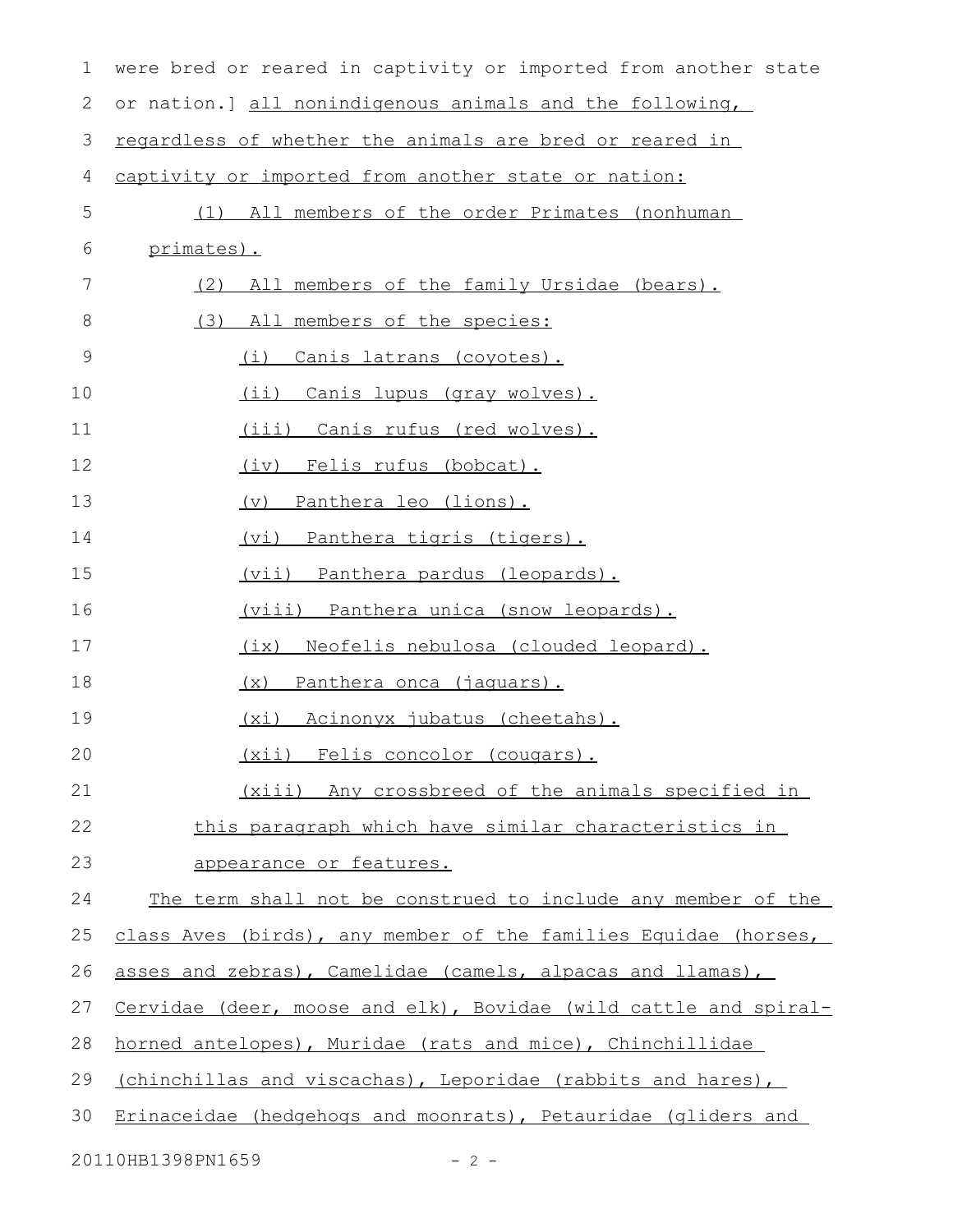striped possums) or any member of the species Mustela furo (domestic ferrets) or Cavia porcellus (domestic guinea pigs). "Exotic wildlife dealer." Any person who: (1) imports into this Commonwealth, possesses, buys, sells, locates or finds for a fee, barters, donates, gives away or otherwise disposes of [more than one bird or one animal classified as] exotic wildlife [by this subchapter.] $\sum$ and (2) engages in at least five documented transactions annually involving exotic wildlife. \* \* \* Section 2. Section 2963 of Title 34 is amended to read: § 2963. Exotic wildlife possession permits. [(a) Authorization.--The commission may issue permits to persons to possess exotic wildlife which shall authorize the holder to purchase, receive or possess exotic wildlife from any lawful source from within or without this Commonwealth. (b) Shelter, care and protection.--No permit provided for in this section shall be granted until the commission is satisfied that the provisions for housing and caring for such exotic wildlife and for protecting the public are proper and adequate and in accordance with the standards established by the commission.] (b.1) (1) Commencing on January 1, 2012, the commission shall not issue permits for the possession of exotic wildlife, except as set forth in sections 2930 (relating to propagating permits), 2962 (relating to exotic wildlife dealer permits) and 2964(a) (relating to menagerie permits). (2) (i) The provisions of paragraph (1) shall not apply to exotic wildlife lawfully possessed pursuant to an 1 2 3 4 5 6 7 8 9 10 11 12 13 14 15 16 17 18 19 20 21 22 23 24 25 26 27 28 29 30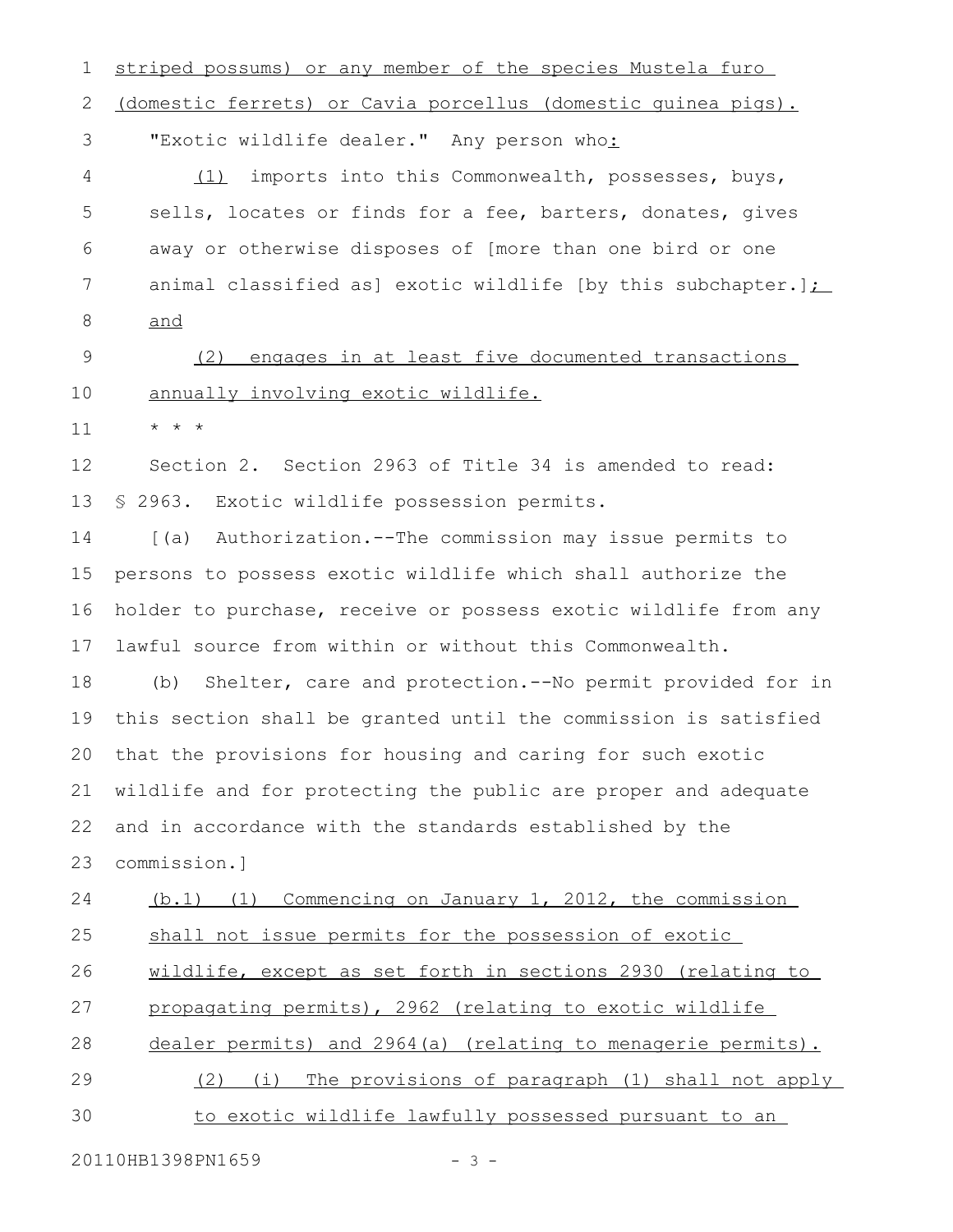| $\mathbf 1$ | exotic wildlife possession permit, provided that the         |
|-------------|--------------------------------------------------------------|
| $\sqrt{2}$  | permit is used prior to December 31, 2011. The permit        |
| 3           | shall only authorize the continued possession, after         |
| 4           | December 31, 2011, of the exotic wildlife identified in      |
| 5           | the permit.                                                  |
| 6           | (ii) This paragraph shall not be construed to                |
| 7           | authorize acquisition, display, exhibition or disposal of    |
| 8           | any additional exotic wildlife after December 31, 2011.      |
| $\mathsf 9$ | This subparagraph shall not apply to any young born after    |
| 10          | December 31, 2011, from otherwise lawfully held exotic       |
| 11          | wildlife.                                                    |
| 12          | Unlawful acts.--It is unlawful for any person to:<br>(C)     |
| 13          | [Possess, purchase or receive exotic wildlife] Keep<br>(1)   |
| 14          | exotic wildlife in captivity or have exotic wildlife in the  |
| 15          | person's custody or control, without first securing a permit |
| 16          | [to possess exotic wildlife issued under this section or     |
| 17          | regulations pertaining to this section] issued by the        |
| 18          | commission.                                                  |
| 19          | [Release] Violate any of the provisions of this<br>(2)       |
| 20          | section or release exotic wildlife into the wild.            |
| 21          | Fail to exercise due care in safequarding the public<br>(3)  |
| 22          | from attack by exotic wildlife.                              |
| 23          | (4) Recklessly engage in conduct which places or may         |
| 24          | place another person in danger of attack by exotic wildlife. |
| 25          | $(d)$ Penalty.--                                             |
| 26          | (1) A violation of this section relating to [permits is      |
| 27          | a summary offense of the third degree] unlawful release of   |
| 28          | exotic wildlife is a misdemeanor offense.                    |
| 29          | Any other violation of this section is a summary<br>(2)      |
| 30          | offense of the [fifth] first degree.                         |
|             | 20110HB1398PN1659<br>-4-                                     |